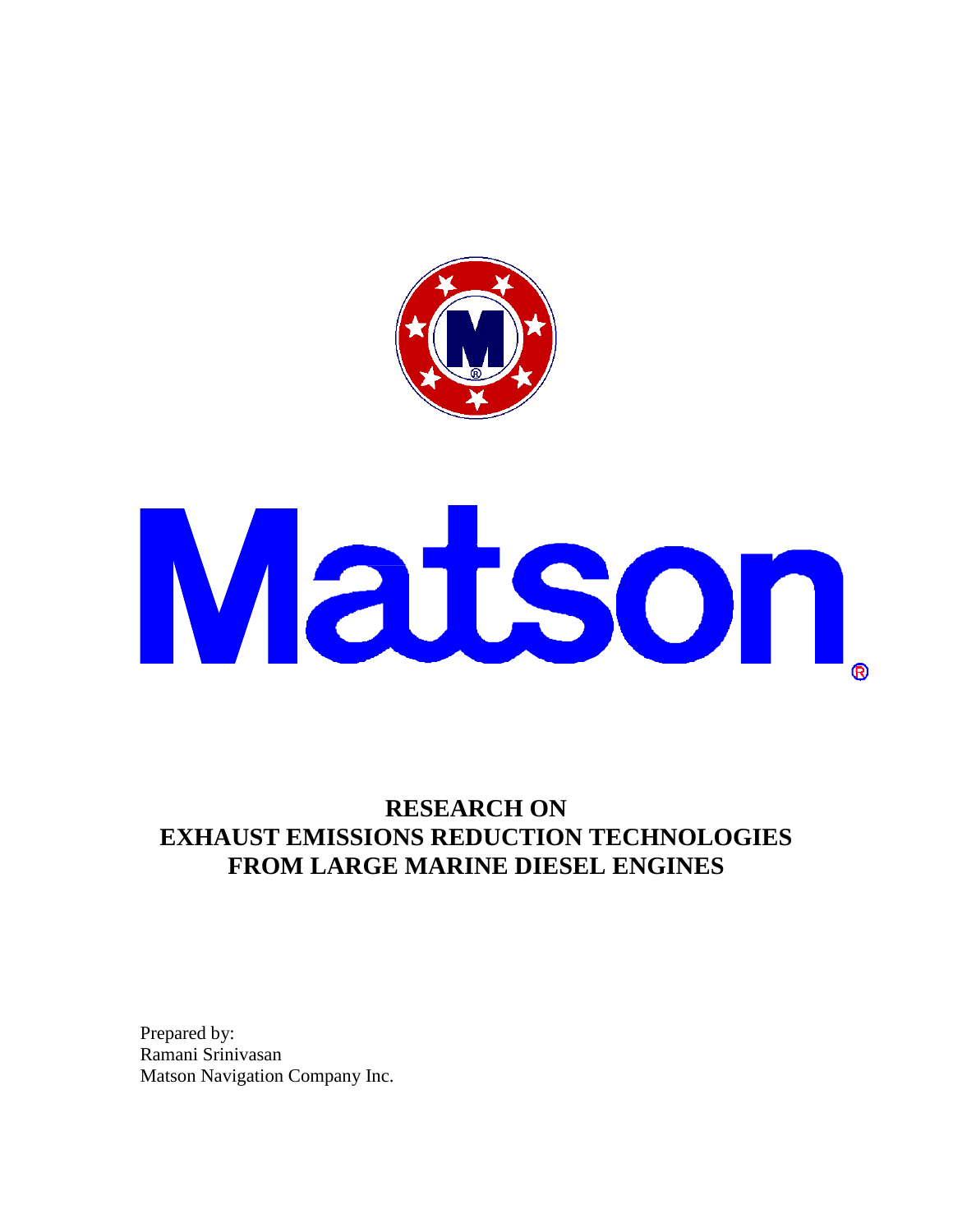

## **Background**

The exhaust emissions from large marine diesel engines on ocean going vessels contains among other pollutants a significant amount of Nitrogen Oxides (NOx). These NOx emissions from ocean going vessels are beginning to represent a significant percentage of the overall NOx emissions in coastal regions and ports located in non-attainment areas.

Marad, under the direction of project coordinator Mr. Bob Behr, has sponsored Matson Navigation for a cooperative joint project to conduct research into available technologies for NOx reduction. The scope of the project entails evaluating various technologies that apply to new engines as well as those that are suitable for a retrofit installation on existing motor vessels.

The project is in 3 phases

- Research and project proposal
- Detailed design, installation and testing
- Incentive programs

This paper discusses various technologies that are available for retrofit on existing engine installations and for new engines. Based on the outcome of this report and availability of funds, Matson under the direction of Marad project coordinator may proceed in the detailed design and installation of a suitable system for NOx reduction on one of our vessels as a technology demonstrator.

#### **Introduction**

A diesel engines is type of internal-combustion engine in which atomized fuel oil is sprayed into the cylinder and ignited by the heat generated by compression. Diesel engines are efficient with low carbon di-oxide, carbon monoxide and hydrocarbon emissions. However the emissions are high in nitrous oxides. Additionally marine engines use residual bunker fuels which contains sulphur, asphaltenes and ash. Due to these components in the fuel, the exhaust emissions contain oxides of sulphur and particulate matter which are formed during the combustion process.

Typical concentrations of exhaust emissions are as follows:

| $Oxygen$ :                | abt. | 13%        |
|---------------------------|------|------------|
| Nitrogen:                 | abt. | 76%        |
| Carbon di Oxide (CO2):    | abt. | 5%         |
| Water vapor:              | abt. | 5%         |
| Oxides of Nitrigen (NOx): | abt. | $1500$ ppm |
| Oxides of Sulphur (SOx):  | abt. | $600$ ppm  |
| Carbon Monoxide (CO):     | abt. | $60$ ppm   |
|                           |      |            |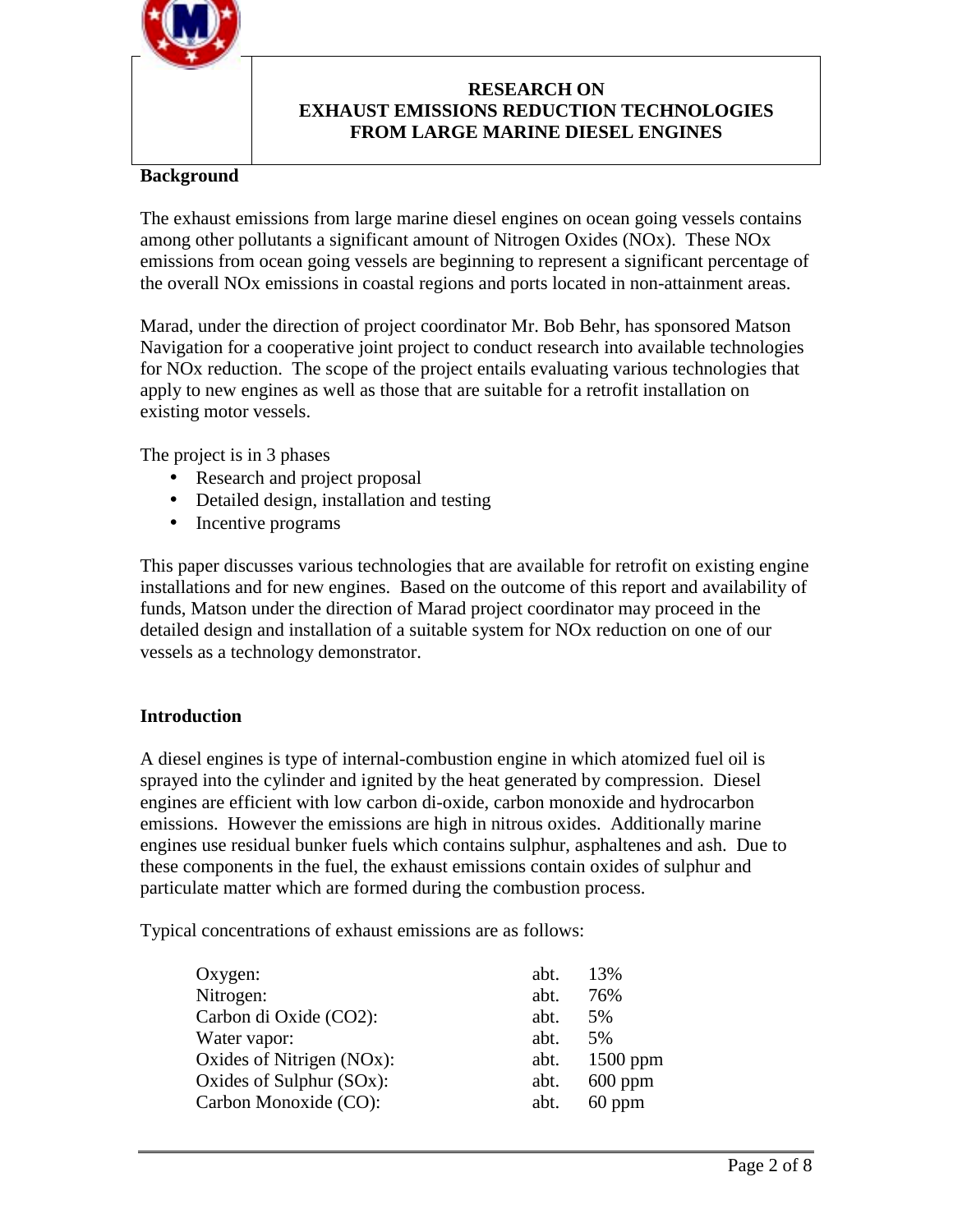

Hydrocarbons (HC): abt. 180 ppm Particulate matter (PM):  $abt. 120 mg/Nm3$ 

Fuel is injected at high pressure (through fuel injectors which atomizes the fuel) into the combustion chamber towards the end of the compression stroke. The fuel ignites, thereby increasing the pressure in the combustion chamber and pushes the piston downward on the power stroke. When the fuel ignites the flame front travels rapidly into the combustion space and uses the compressed air to sustain the ignition. Temperatures at the envelope of the flame can exceed 1300 degrees C, although the mean bulk temperatures in the combustion chamber is much lower. At these localized high temperatures molecular nitrogen in the combustion air is oxidized and Oxides of Nitrogen (NOx) are formed in the combustion chamber. Oxidation of molecular nitrogen in the combustion air comprises of about 90% of all NOx, the other 10% is the result of oxidation of the organic nitrogen present in the residual fuel oil.

Prevention or reduction in NOx formation in the combustion chamber essentially involves lowering the localized peak temperatures. Post treatment of the exhaust gas after the NOx formation in the combustion chamber involves reducing the NOx with ammonia into nitrogen and water vapor in the presence of a catalyst.

Methods for NOx reduction are categorized as follows:

- Pretreatment or conditioning of the fuel and/or the combustion air
- Engine tuning or operational mode
- Hardware design such as modifications and enhancements to the combustion chamber components, fuel system components, engine control system, etc.
- Conditioning the exhaust gas after the combustion process

The first 2 methods can be adopted for existing installations with little or no limitations.

The hardware design is entirely for new engines and most manufacturers are conducting extensive research with the intention of making the engines more eco-friendly without sacrificing fuel economy.

Conditioning the exhaust gas after the combustion for NOx reduction entails installation of a Selective Catalytic Reactor (SCR) unit. Due to size and the prohibitive costs of such an installation, this option is generally considered for new buildings.

# **1. Pretreatment or conditioning of the fuel and/or the combustion air**

#### **1.1 Fuel Pretreatment**

Addition of water to the fuel to create a stable and homogeneous emulsion has been successfully employed in many shore side diesel engine power plants. When this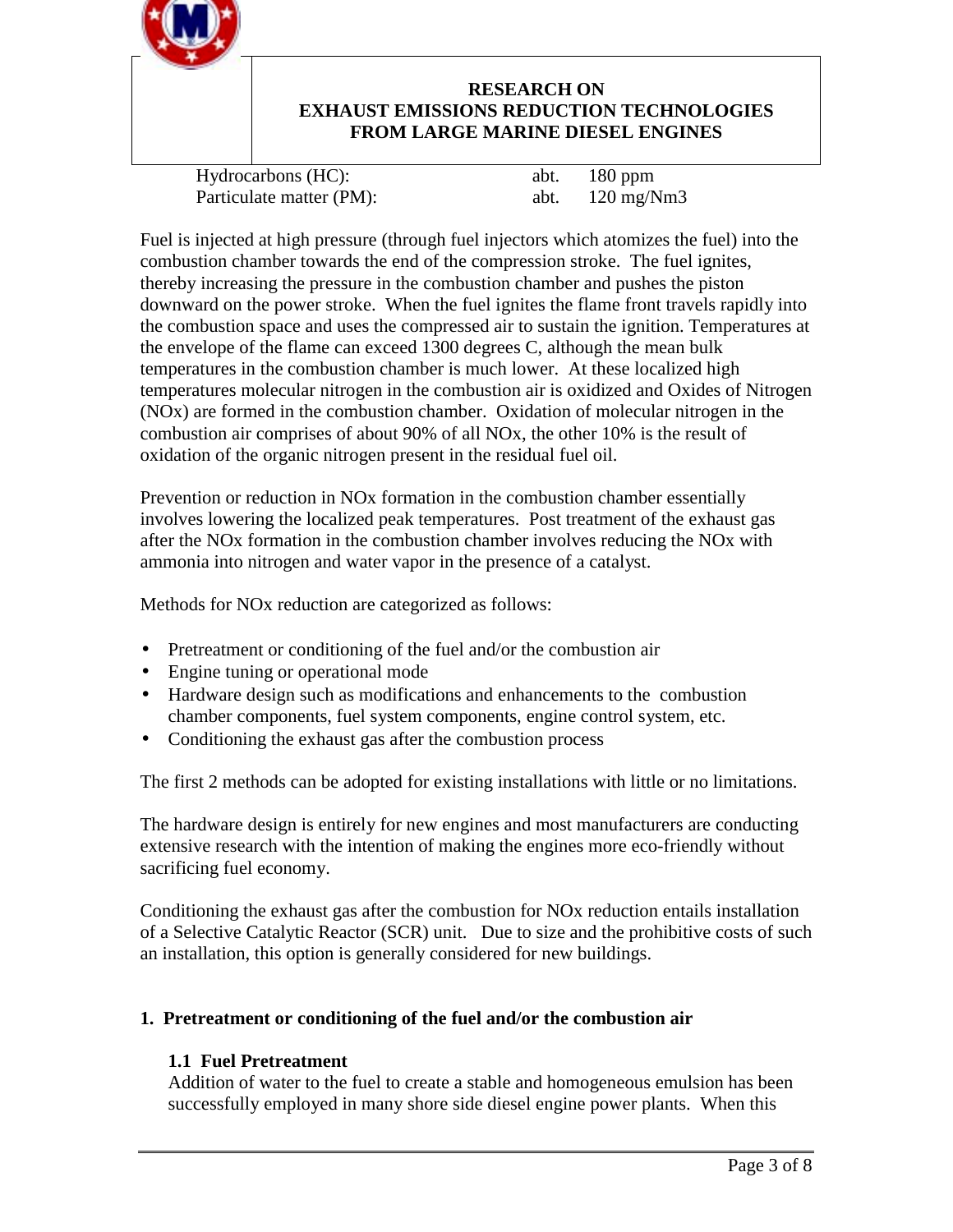

emulsified fuel is injected into the combustion chamber, NOx reduction is achieved due to the following reasons:

 $\triangleright$  The injection time of the emulsified fuel is greater than with fuel for the same load on the engine. Due to this the flame temperatures are lower and thus lower NO<sub>x</sub> formation.

 $\triangleright$  The water that is present within the plume of the injected spray creates secondary micro explosions thereby atomizing the injected fuel thoroughly. This relates to a better and a more complete combustion of the fuel and in turn reduces the peak flame temperatures.

Attainable values for NOx reduction is approximately 1 percent reduction of for every percent of water added to the fuel. Some installations have sucessfully tested upto 50% water without any significant operational difficulties. In general 25-30% of water is sustainable throughout the load range of the engine and returns a 25-30% reduction in NOx emissions.

Various types of homogenizers have been employed for fuel emulsification.

 $\triangleright$  Mill pump homogenizer comprising of a grinding wheel impeller that physically grinds the fuel as it passes through the unit

 $\triangleright$  Ultrasonic homogenizer employing high power ultrasonic transducers to homogenize the fuel passing through the unit

 $\triangleright$  High pressure homogenizer comprising of a piston pump to raise the pressure of the fluid to about 100 bar and releasing it through a homogenizing valve that physically pulverizes the fluid passing through.

The added benefit of a homogenizer for residual fuels is that in the process of homogenization, the asphaltenes in the fuel, which can vary widely in size and can be as large as 70-100 microns in size is broken down to about 3-5 microns. This relates to better combustion and thus less deposits in the combustion chamber.

Aside from the NOx reduction benefits derived from a homogenized fuel emulsion, there is marked decrease in particulate matter emissions largely due to the fact that the combustion process is more complete.

# **1.2 Combustion Air Pretreatment**

Injecting water directly in combustion air stream is another method of lowering the peak temperatures of combustion. There are several ways of injecting water depending on the engine type. On 4 stroke trunk piston engines, water can be injected through a spray nozzle in the intake manifold. As with the fuel/water emulsion the NOx reduction attainable is around 25-30%.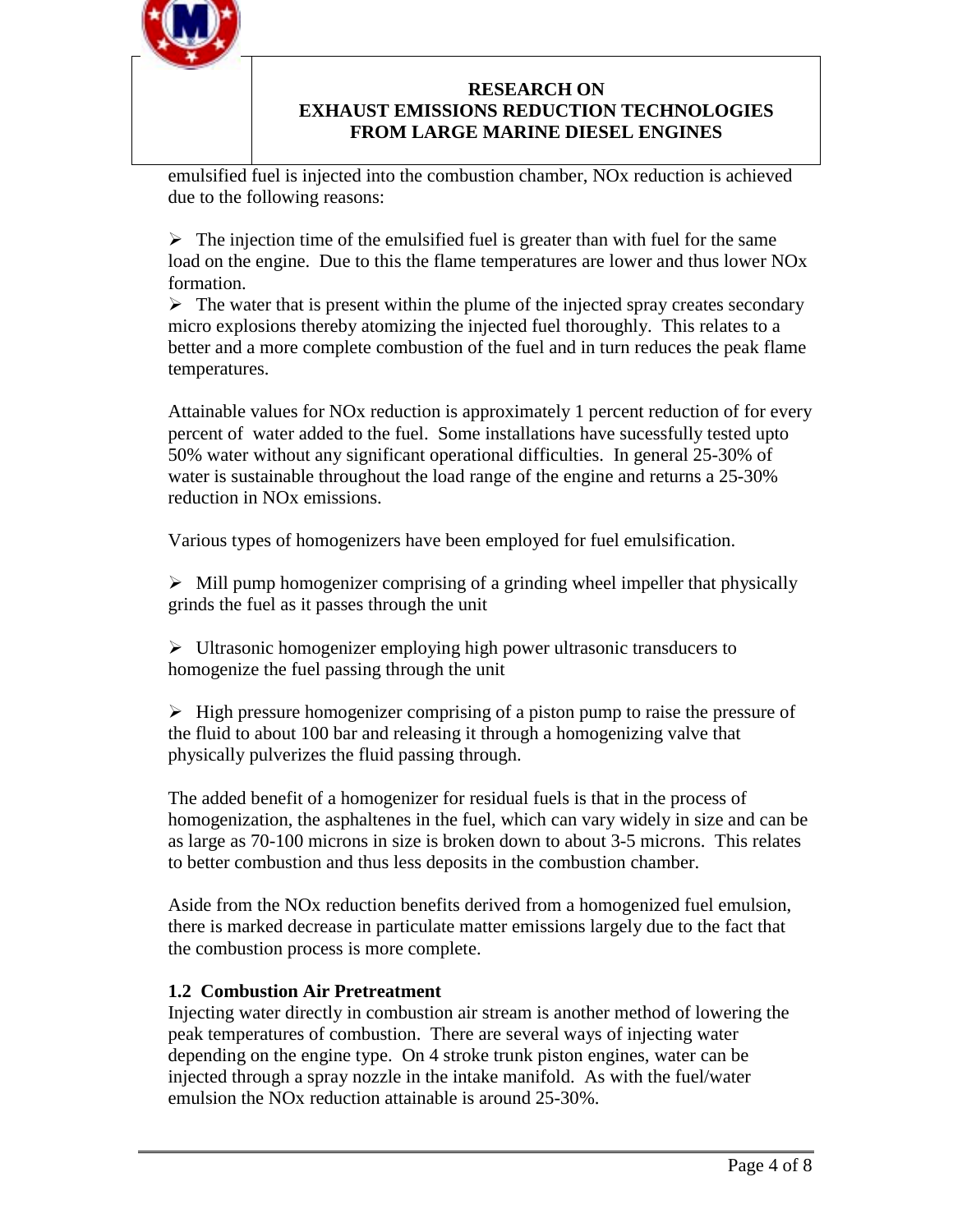

However, on 2 stroke engines, as all large marine propulsion engines, there is a risk of engine damage if the injected water washes away the cylinder lube oil film which may lead to excessive wear and/or seizure.

#### **2. Engine tuning or operational mode**

#### **2.1 Engine Timing**

Compression ignition (diesel) engines and on spark ignition (gasoline) engines, the timing of the fuel ignition is set a few crank degrees before the top dead center. On diesel engines this means that the beginning of fuel injection is started before the top dead center on the power stroke. The advance angle before the top dead center is the pre-ignition angle and is mainly a function of the fuel type and the speed of rotation.

Engine manufacturers optimize this pre-ignition angle for fuel economy and reliability of the engine components.

Retarding the injection timing can lead to lower peak temperatures in the combustion chamber and thus lower NOx emissions. On some engines this timing can be adjusted in service while on others this adjustment is a major undertaking. The NOx reduction potential is limited (about 2-3%) and trade-off is fuel economy. While this may not be a permanent means for NOx reduction, it may be employed while the vessels are trading in environmentally sensitive areas near the coast.

#### **2.2 Operational Mode**

With the advent of the electronically controlled engines where the fuel injector is controlled by electronic means, fuel injection rate shaping is possible. This rate shaping can be optimized for fuel economy or low NOx emissions and selecting between the 2 modes of operation is a control panel function and is done in service.

#### **3. Hardware design modifications and enhancements**

Over the last several years with the aid of advanced analytical tools such as computational fluid dynamics, engine manufacturers have conducted extensive research into the combustion process.

Optimizing engine inlet valve, exhaust valve and fuel injection timing, injection pressure, injection pattern, lowering excess air ratio, lowering scavenge temperature, modifying the combustion chamber geometry have all led to lower emissions. It is estimated that these measures will reduce NOx from the current levels by 20%. Further decrease in NOx will require conditioning the fuel and/or the combustion air.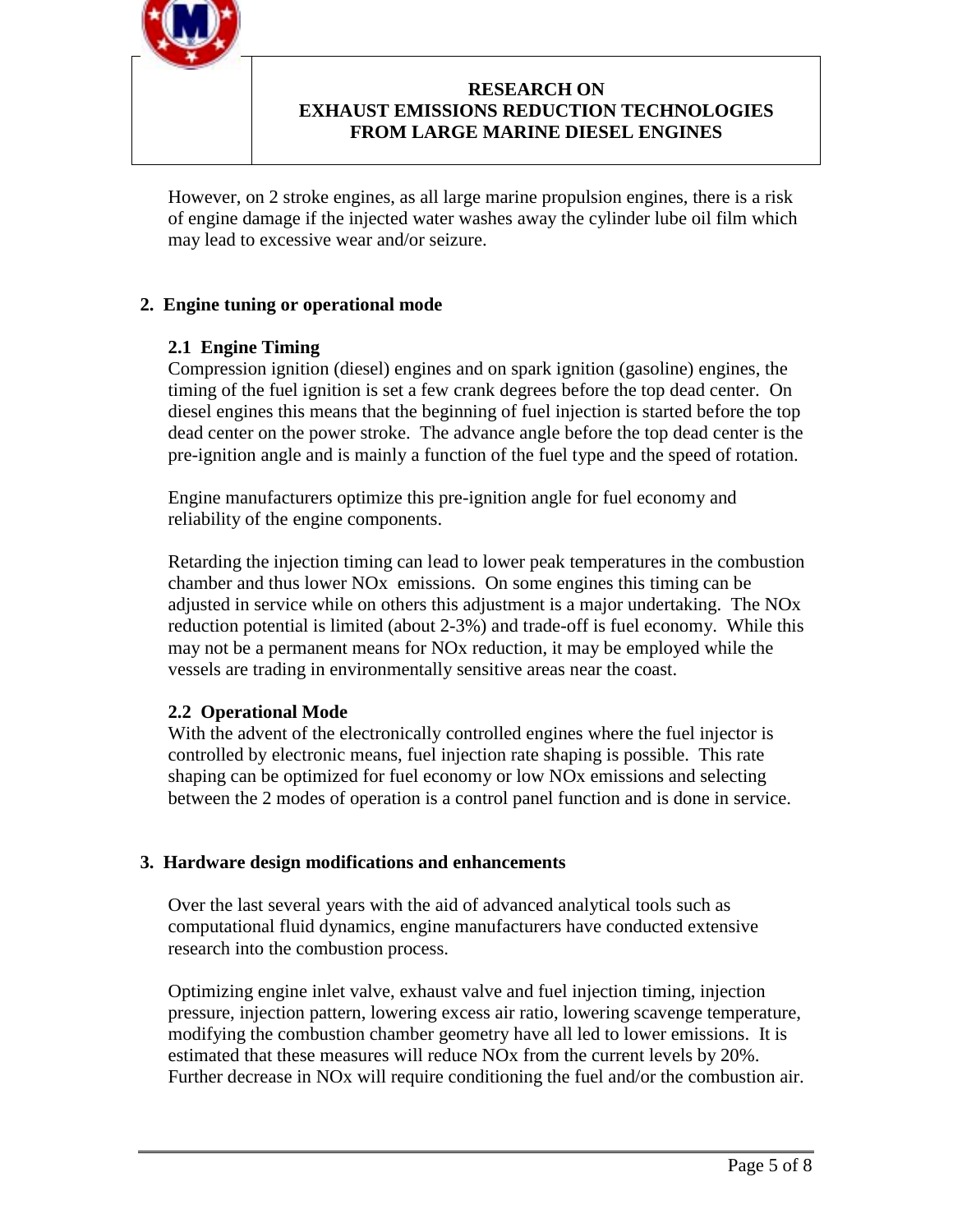

# **3.1 Direct water injection**

As an alternative to fuel/water emulsion, direct water injection into the combustion chamber offers certain advantages, the most significant being that large quantities of water can be added at low load operation without disturbing the combustion process thus ensuring reliability during maneuvering. Another advantage is that separate injection timing can be applied to the fuel injection and water injection to optimize NOx reduction.

## **3.2 Humid Air Motor**

Most marine diesel engines are turbocharged engines that utilizes the energy in the exhaust gas to operate a turbocharger. The air outlet from the turbocharger air compressor requires to be cooled before being led to the engine as combustion air. This cooling is traditionally done by water cooled air coolers.

The water emulsified fuel or direct water injection, requires large quantities of fresh water – a precious resource on board vessels. This system employs sea water as the cooling and humidification medium.

Various configurations have been developed for 4-stroke as well as 2-stroke engines. Essentially the humidification and lower scavenge air temperatures reduces the peak flame temperatures within the combustion space and thus reduces NOx formation.

It should be noted that this system can be utilized in conjunction with water fuel emulsion or direct water injection for even greater NOx reduction.

#### **3.3 Exhaust gas recirculation**

When a small percentage of exhaust gas is introduced into the combustion air, the oxygen purity of the combustion air is reduced leading to lower NOx emissions. This system is widely employed on smaller car and truck engines, but there are challenges in the marine environment.

Primarily marine diesels operate on residual fuel that contains sulfur. Products of combustion therefore contains corrosive gases that requires to be taken into account while designing an EGR system. Furthermore marine diesels being turbocharged engines, the scavenge pressure is higher than the exhaust pressure. This requires an additional exhaust blower.

Various arrangements have been tested for recirculation, including internal recirculation on 2-stroke engines by timing adjustment, hot and cold exhaust recirculation from the high and low pressure side of exhaust gas turbocharger.

This system is an effective means of NOx reduction. With a 20% EGR NOx reduction is in the order of 50% with very little fuel consumption penalty. However,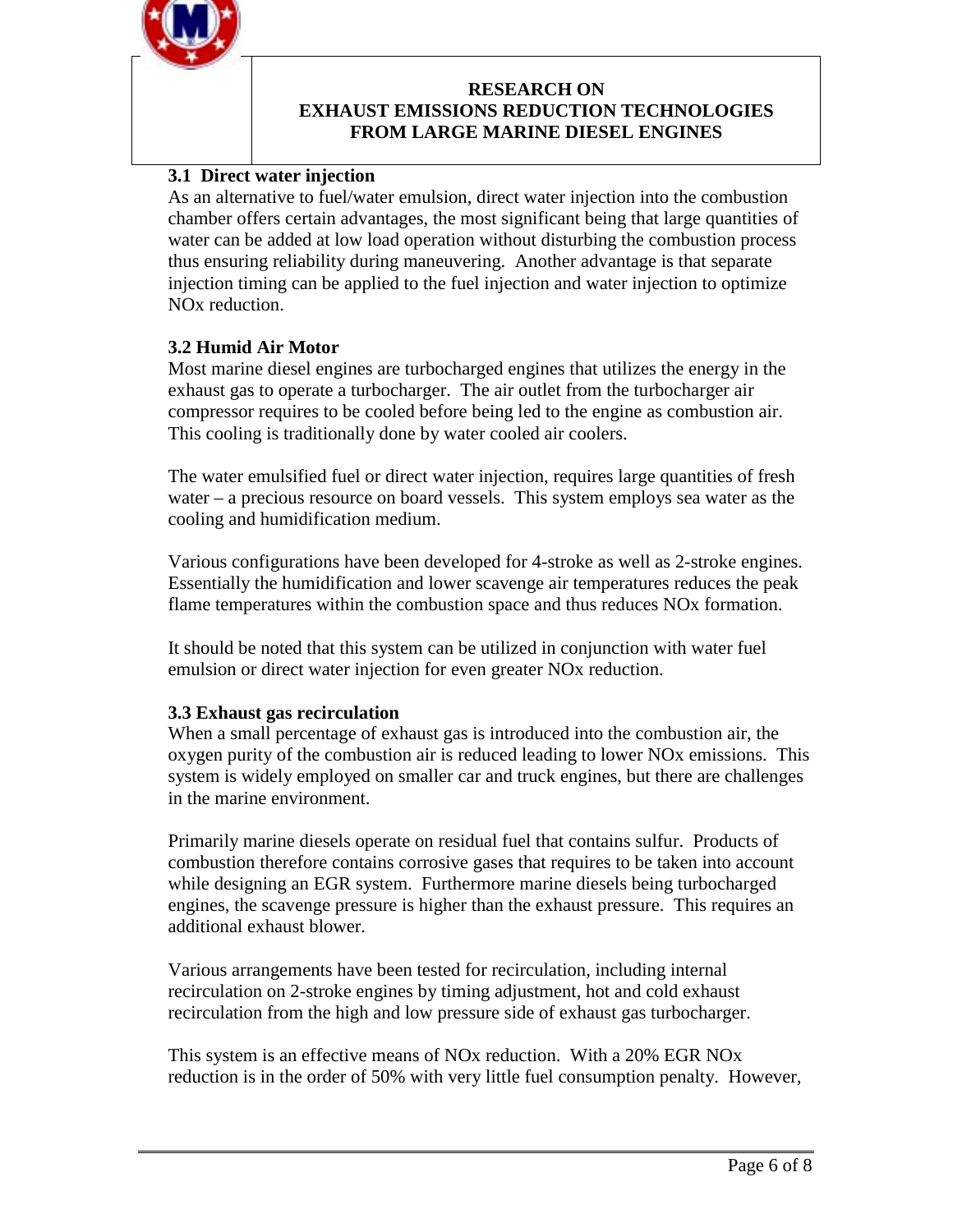

there many engineering challenges to overcome before this system can be a reliable system for marine diesel engines.

# **4. Conditioning the exhaust gas after the combustion process**

An SCR (Selective Catalytic Reduction) unit is an effective means of conditioning the exhaust gas after the combustion process for reducing NOx already formed in the combustion process.

The process essentially involves injecting ammonia in the exhaust stream and in the presence of a catalyst the NOx reacts with the ammonia and forms water vapor and nitrogen. Due to the hazardous properties of ammonia, urea solution is generally used to provide the required ammonia.

#### **Conclusions**

This project is primarily focused on the retrofit technologies for existing vessels. The available options are pre-treatment of the fuel and/or the combustion air as described above.

Conditioning the fuel with water to produce a stable water emulsion is considered the most suitable option for large 2-stroke engines. Conditioning the combustion air by water injection is not suitable for 2-stroke engines as there is risk of water droplets carry over to the combustion chamber and washing away the cylinder lube oil film.

The high pressure homogenizer/emulsifier is considered the better alternative to the other designs. The Seaworthy designed system at the Sebring power plant is operating satisfactorily for many years.

It is recommended that the next phase of the demonstration project be approved such that detailed design of the system and installation can be initiated.